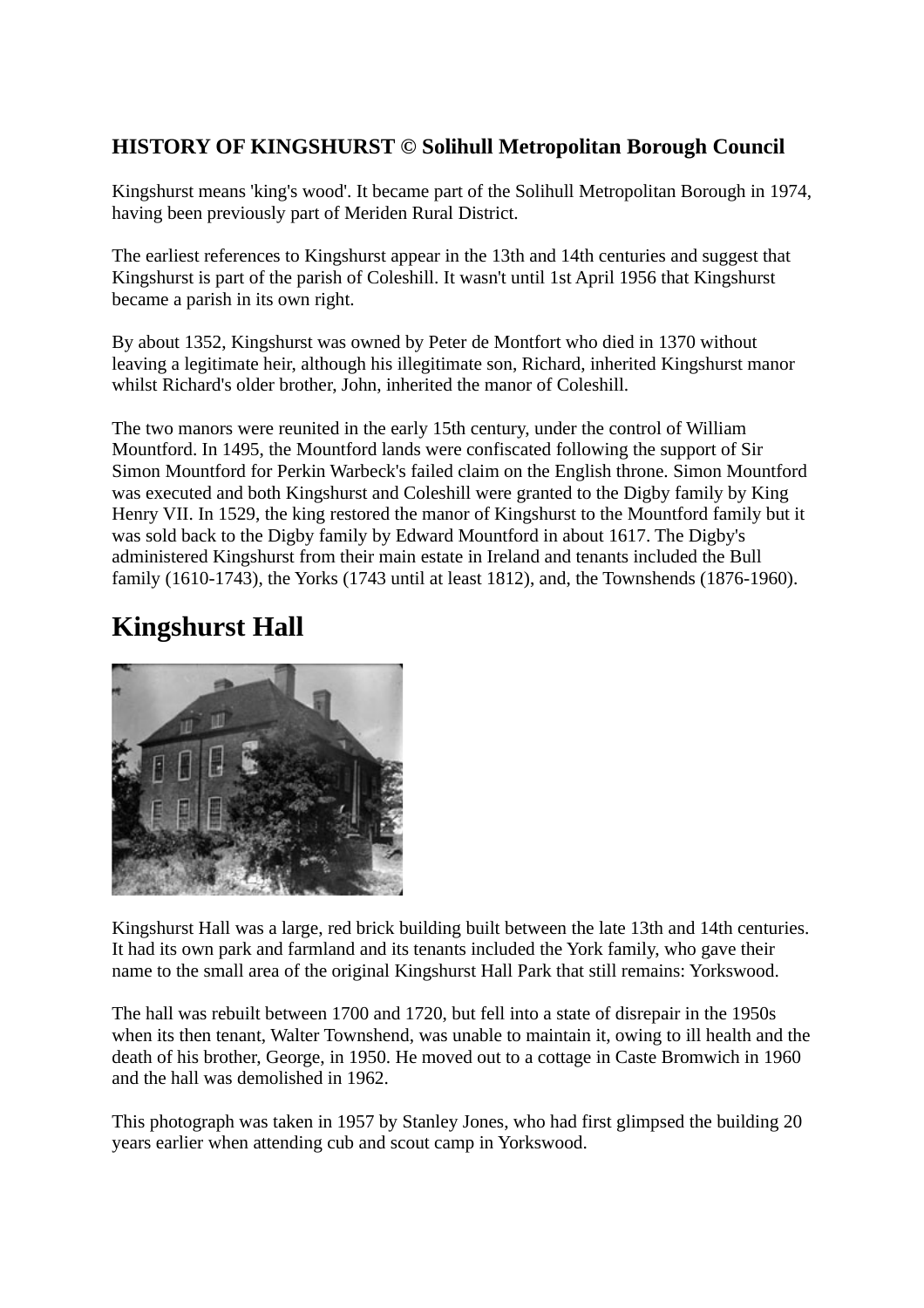He notes that the window pattern varied: sash windows on the main east elevation and on the south side; casement windows on the west side (rear); mullion and transom windows on the north side with one opening casement each. He mentions that a few of the windows on the north and west sides had been bricked up and that the majority of the ground floor windows were all shuttered.

The moat and mound around the hall are the only surviving relics from early Kingshurst, apart from Yorkswood. Later buildings have come and gone on the site, but the mediaeval earthworks still remain.

### **Kingshurst today**

The Kingshurst we see today is a mainly residential area largely created by the growth of Birmingham in the 1960s.

There are four schools, a shopping centre, library, community centre, health clinic and Connexions service. In 2001, its population was 8,126.

# **Kingshurst and the Council**

Regenerating North Solihull is investing £1.8billion over 15 years to build new schools, increase housing choice, create village centres that will be the 'hearts' of the local community and provide new opportunities such as employment and training.

Education is at the heart of this programme. Students of Forest Oak and Merstone Schools have recently moved into an £8million eco-school, which caters for children with a range of special needs.

Pupils from Kingshurst Infant and Junior Schools have also chosen the design for their new combined school, which opened as Kingshurst Primary School in September 2007.

Solihull Council has consulted residents on a provisional plan for improvements to the area and Councillors approved the Kingshurst and Babbs Mill Neighbourhood Plan in September 2006.

### **Local Nature Reserves**

#### **Babbs Mill**

**[Babbs Mill Park](http://www.solihull.gov.uk/parks/babbsmill.htm)** was created to commemorate the Silver Jubilee of Queen Elizabeth II in 1977. In 2002 it was designated a Local Area Nature Reserve in recognition of its diverse habitat.

Project Kingfisher was set up to preserve the stretch of the River Cole from Birmingham to Solihull in 1985. Solihull Council sponsors the programme, along with Birmingham City Council and organisations including English Nature and the Environment Agency.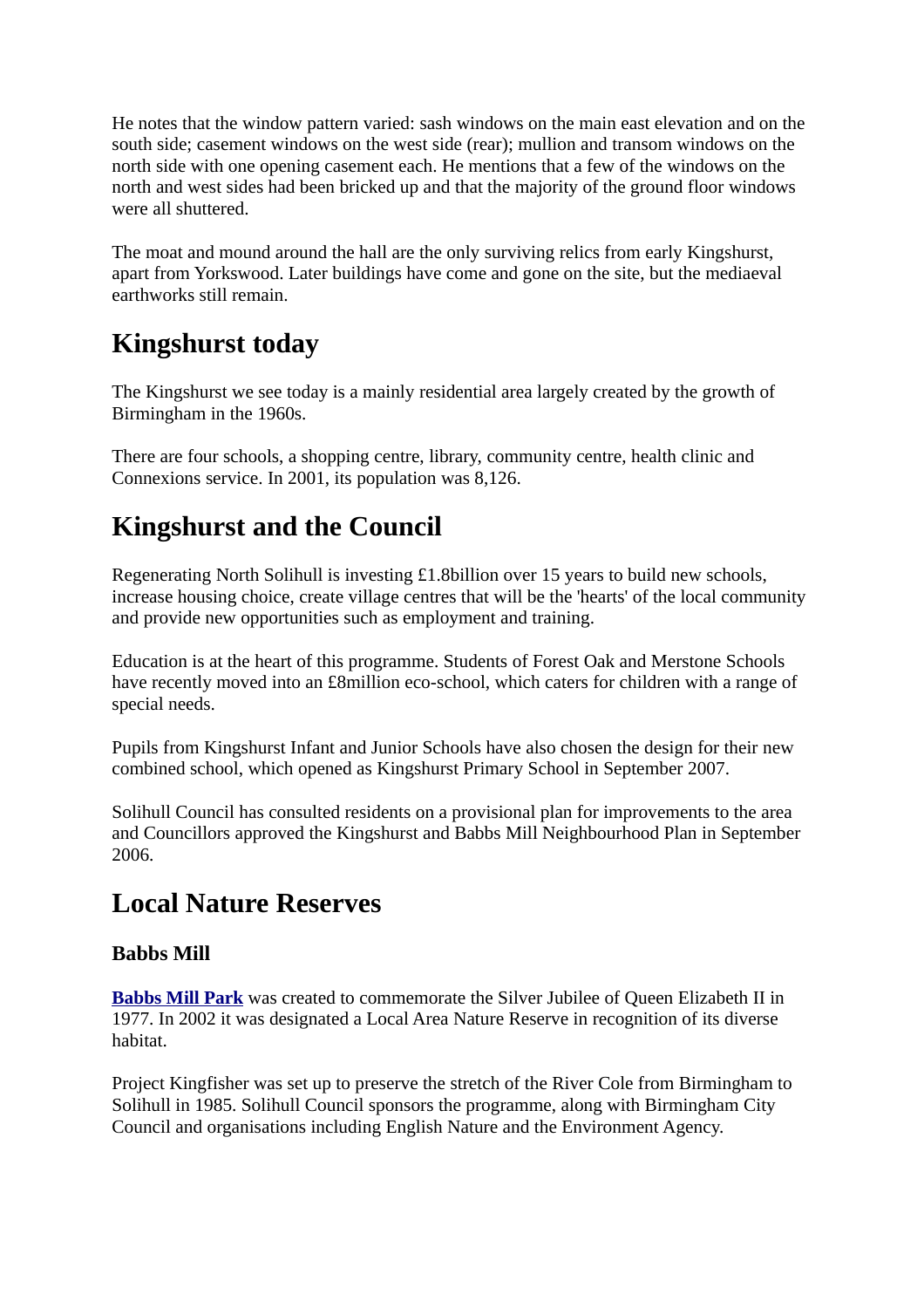#### **Yorkswood**

There is a wide variety of trees growing at the reserve, which was designated a Local Nature Reserve in 1991. Some of the trees are invasive species and have to be controlled to protect the local wildlife. This is done by a heavy horse to protect the trees and also serves as an educational workshop.

Retired resident Fred Botterill (74) has lived in Kingshurst since 1967.

"The best thing about living in Kingshurst is that I am five minutes away from an ancient wood and ten minutes away from a lake. We have an amazing amount of wildlife here including butterflies, skylarks and woodpeckers.

"I was involved with Project Kingfisher since 1985 and it has been a pleasure to take people out to enjoy the area including taking children out for bugs hunts and habitat walks - a tremendous amount of people are surprised when they realise that all of this is on their doorstep.

"Kingshurst is a nice place to live and has an active community with lots of people getting involved in libraries, courses and local groups. My hope for the future is that more people will get involved in conserving our woodland and lake."

Do you have any memories of Kingshurst that you could share with us? Fill out our a memory sheet attached right and preserve your memories for future generations.